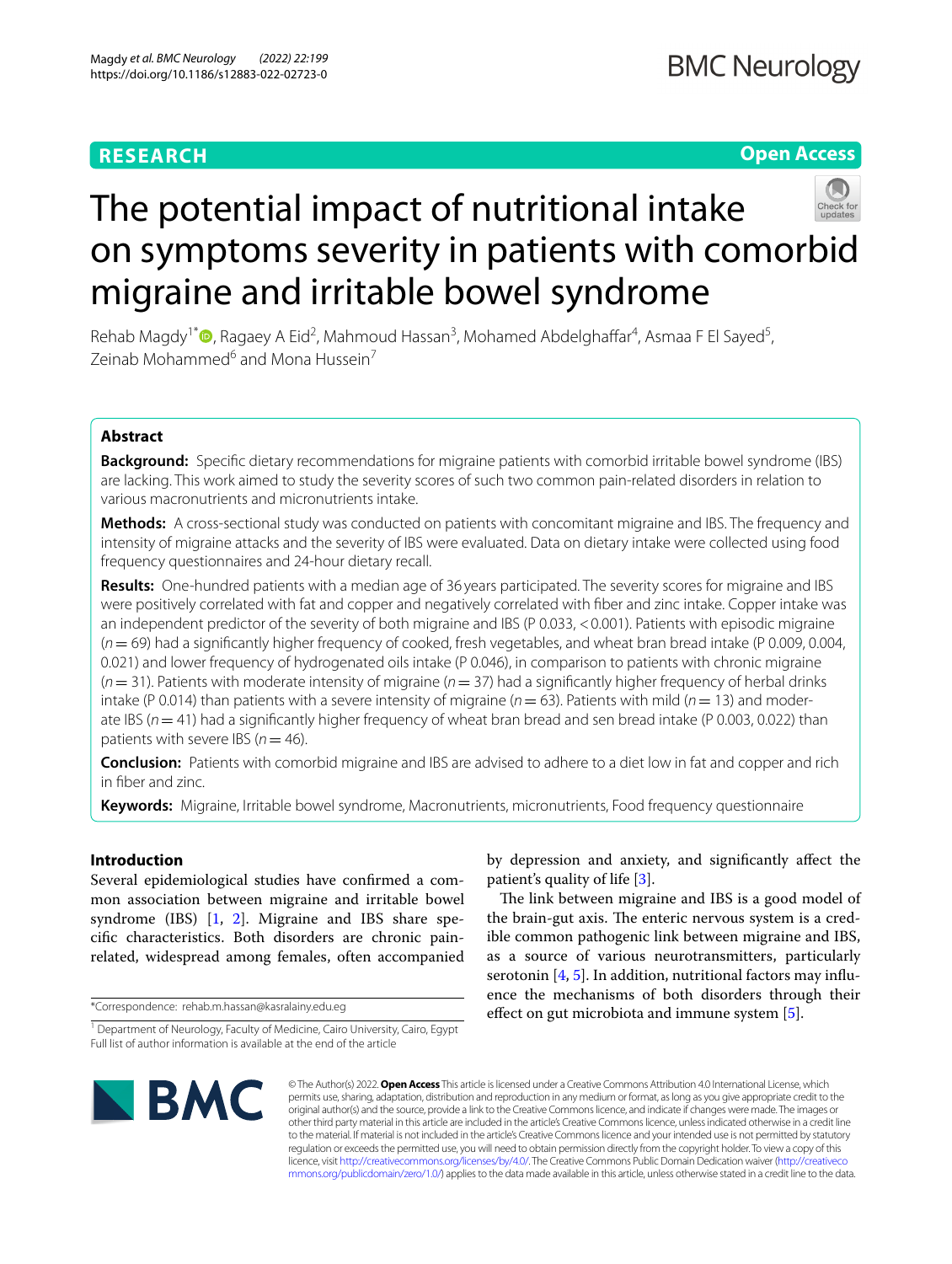A growing body of evidence supports that certain dietary compounds act as migraine triggers [\[6](#page-8-5)]. Nutritional factors also play a key role in aggravating IBS symptoms [\[7](#page-8-6)]. Hence, abundant scientifc research has been launched on dietary management as a novel therapeutic strategy in IBS  $[8]$  $[8]$  as well as in migraine cases  $[6]$  $[6]$ .

However, no study has previously examined nutrients that may afect either of these diseases at the expense of the other. Even if these factors had been studied separately for each disease, they might have a diferent efect when the two diseases combined in one individual.

This work aimed to study the effect of macronutrients and micronutrients in relation to severity scores of both migraine and IBS. If the food triggers were precisely identifed, avoiding them will, in turn, improve the quality of life in patients with comorbid migraine and IBS.

#### **Methods**

#### **Study design and participants**

This cross-sectional study was carried out on 100 adults with comorbid migraine and IBS from 1 January to 1 June 2021. Patients' recruitment was temporarily held during the holy month of Ramadan (13 April-12 May) and completed after that to avoid the exacerbating efect of fasting on migraine [[9](#page-8-8)].

Diagnosis of migraine was established according to The International Classifcation of Headache Disorders, 3rd edition [\[10\]](#page-8-9), while IBS diagnosis was made according to The Rome IV criteria [\[11](#page-8-10)]. Patients aged  $\geq$ 18 years, of both sexes, who could appropriately respond to the questionnaires were eligible. The patients were consecutively recruited from three centres nationwide, the University Hospitals in Beni-Suef, Fayoum, and Cairo.

Exclusion criteria included other comorbidities that may afect the nutritional status signifcantly (ex, malignancy, chronic kidney disease, chronic infections, malabsorption syndromes, etc.), an endocrine disorder causing alterations in energy metabolism (diabetes, thyroid dysfunction), pregnant or lactating women, patients on dietary supplements, and the use of prophylactic migraine treatment.

## **Data collection tools**

All patients who met the eligibility criteria were submitted to the following:

## **Clinical assessment**

All patients underwent an integrated evaluation by the research team, frst by a gastroenterologist who conducted thorough medical history and examination to confrm the diagnosis of IBS after exclusion of any red signs according to The Rome IV criteria  $[11]$  $[11]$ . According to the criteria mentioned above, IBS was classifed into

four categories: IBS with predominant constipation, IBS with predominant diarrhea, IBS with mixed bowel habits, and unclassified IBS. The severity of IBS symptoms was assessed using The irritable bowel severity scoring system (IBS-SSS) [[12\]](#page-8-11), with a maximum achievable score of 500. The grading severity of IBS was indicated according to the total score as follows: mild (75 to 175), moderate  $(>175$  to 300), and severe cases by scores  $>$  300 [\[12](#page-8-11)].

Then the neurologist proceeded in a comprehensive headache assessment, including frequency, duration, and intensity of untreated headache attacks according to the visual analogue scale (VAS). The grading intensity of migraine was determined according to the total score of VAS as follows: mild (1 to 3), moderate (4 to 6), and severe cases by scores  $>7$  [[13\]](#page-8-12).

## **Nutritional assessment**

The patients were contacted after a diagnosis of comorbid migraine and IBS were confrmed. A face-to-face interview was scheduled with an expert nutritionist within a week of patients' recruitment. The nutritional evaluation included:

## *Food frequency questionnaire (FFQ) [\[14\]](#page-8-13)*

For the FFQ, each participant was asked to choose an answer expressing the rate of his usual intake of 32 food items grouped into fve large groups: fruits and vegetables, bread and cereals, proteins, fats, and miscellaneous foods (Additional fle [1\)](#page-7-0). Response categories were as follows: 0-2 times / week, 3-4 times / week, or≥5 times / week.

## *The 24‑hour dietary recall [\[15](#page-8-14)]*

During this interview, patients were asked to record the amounts they ingested the previous day. Data on the food preparation method, ingredients in mixed dishes, the brand name of diferent commercial products, and quantities of each food and beverage consumed were collected comprehensively in a pre-designed form.

Each food consumed was estimated using household measures of a standard size (e.g., cups, spoons, and mugs), then converted to grams. Some visual aids were also used to help patients accurately report serving size. This interview required about 20 to 30 minutes to be completed.

After that, the dietitian phoned patients to evaluate their consumed food for the other 2 days, one of them on the weekend.

After collecting data for these 3 days of the 24-hour dietary recall, food consumed was converted into nutrients intake in international units using the Nutrition Data System for Research (NDS) software [\[16](#page-8-15)] at the National Institute of Nutrition in Cairo.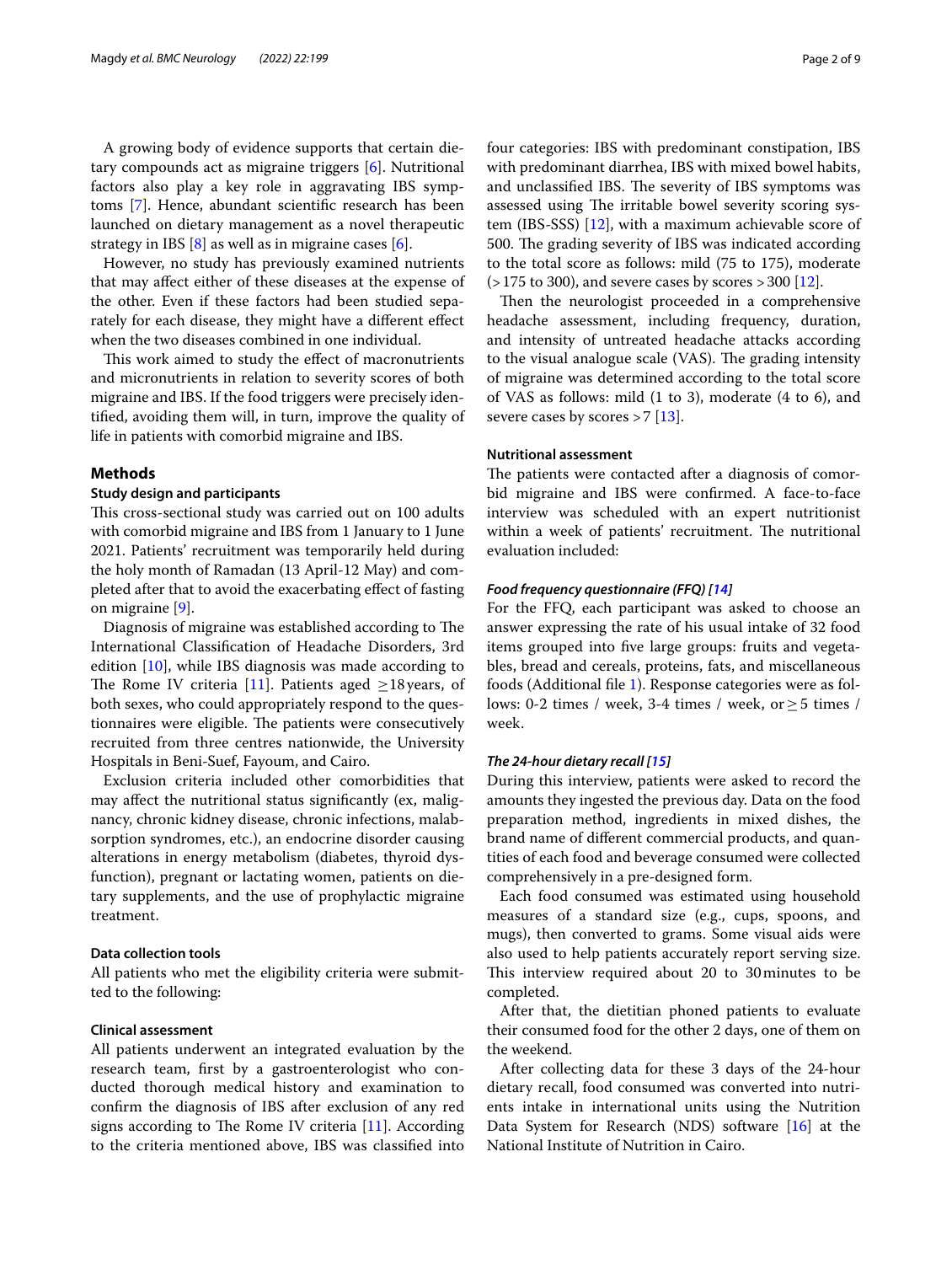## **Sampling**

The sample size was calculated using Epi info, version 3.5.1, 2008. Based on a confdence level of 95 and 6% prevalence rate of migraine in IBS [[2\]](#page-8-1), a total sample size of at least 86 patients was required to achieve a statistical power of 80%.

## **Ethical statement**

Written informed written consent was signed from all included patients. The study was performed following the Declaration of Helsinki. Ethical approval was obtained from the Research ethical committee of Beni-Suef University. The ethical committee approval number was FMBSUREC/06042021/Hussein-3.

#### **Statistical analysis**

IBM SPSS (Statistical Package of Social Science) Version 26 was used to analyze the data. Kolmogorov– Smirnov test was used to test the normality of data. Categorical variables in patients' demographics and clinical characteristics were expressed as numbers and percentages. Non-normally distributed quantitative variables in the demographics, clinical characteristics, and nutritional assessment were expressed as the median and interquartile range (IQR). Correlations between severity scores of both migraine and IBS, and 24-hour dietary recall items were done using Spearman correlation test. A chi-squared test was used to compare patients in the food frequency questionnaire items. Multivariate linear regression analysis was used to identify dietary predictors of frequency and intensity of migraine attacks and severity of IBS. A *P-*value less than 0.05 was considered statistically signifcant. All tests were two-tailed.

## **Results**

## **Demographics and clinical characteristics of the included patients**

This cross-sectional study was carried out on 100 adults with comorbid migraine and IBS. The median age was 36 years with an interquartile range (29.5- 44). Demographics and clinical characteristics of migraine and IBS were demonstrated in Table [1](#page-3-0).

## **Efect of macronutrients and micronutrients intake on frequency, the intensity of migraine attacks, IBS type and IBS severity**

The median values of the macronutrients and micronutrients analyzed from the 24-hour dietary recall questionnaire were demonstrated in Table [2](#page-4-0).

Regarding the macronutrients, there were statistically signifcant negative correlations between dietary fber and each frequency of migraine/month and IBS-SSS (*P-*value 0.003, < 0.001, respectively). Also, dietary fats were positively correlated with each frequency of migraine/month, VAS, and IBS-SSS (< 0.001, < 0.001, 0.001, respectively) (Table [3\)](#page-4-1).

For the micronutrients, dietary zinc was negatively correlated with each frequency of migraine/month, VAS, and IBS-SSS (<0.001, <0.001, 0.028, respectively). Also, dietary copper was positively correlated with each frequency of migraine/month and IBS-SSS (0.004, <0.001, respectively) (Table [3](#page-4-1)).

On the other hand, dietary sodium was positively correlated with the frequency of migraine/month and VAS, while vitamin C was negatively correlated with the frequency of migraine/month (Table [3](#page-4-1)). Nevertheless, none of these nutrients was signifcantly correlated with IBS-SSS.

Patients with diarrhoea-predominant IBS had a signifcantly higher intake of fbers and Zinc than those with constipation-predominant IBS (*P-*value=0.047, 0.006, respectively) (Table [4](#page-5-0)).

## **Efect of frequency of diferent food items intake on frequency and intensity of migraine attacks, and IBS severity**

Among the fruits and vegetable category, only cooked and fresh vegetable intake was signifcantly higher in patients with episodic migraine  $(n = 69)$  in comparison to patients with chronic migraine  $(n=31)$  (*P*-value=0.009, 0.004), (Table [5](#page-6-0)). On the other hand, none of these category items was signifcantly diferent between mild  $(n = 10)$ , moderate  $(n = 44)$ , and severe IBS  $(n = 46)$ .

Regarding bread and cereals category, frequency of wheat bran bread intake was signifcantly higher in patients with episodic than those with chronic migraine  $(P$ -value = 0.021) (Table  $5$ ) as well as in patients with mild and moderate IBS than those with severe IBS (*P-*value  $=0.003$ ), (Table [6\)](#page-6-1). From the same food category, it was found that patients with episodic migraine had a signifcantly higher frequency of rice and pasta intake  $(P-value = 0.04)$  than patients with chronic migraine (Table [5\)](#page-6-0). In addition, patients with mild IBS had a significantly higher frequency of sen bread intake than patients with moderate and severe IBS (*P*-value =0.022) (Table [6\)](#page-6-1).

In the case of the proteins category, only red meat and poultry intake were signifcantly higher in patients with episodic than those with chronic migraine  $(P$ -value = 0.044 and 0.037), respectively (Table [5](#page-6-0)). Yet, none of these food items was signifcantly diferent between diferent groups of IBS severity.

For the fats group, only hydrogenated oils intake was signifcantly lower consumed in patients with episodic than chronic migraine (*P-*value=0.046) (Table [5\)](#page-6-0), with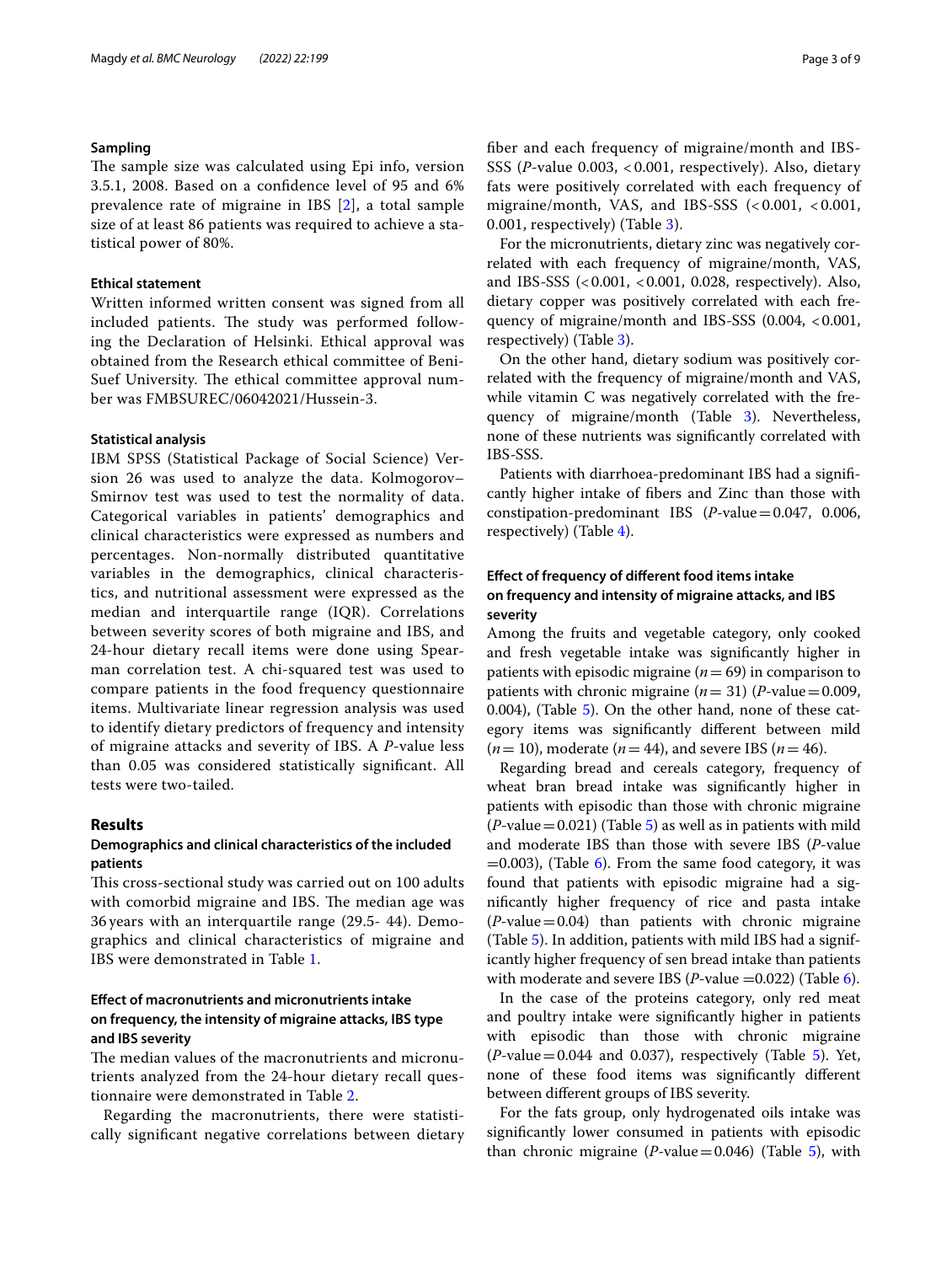## <span id="page-3-0"></span>**Table 1** Demographics and clinical characteristics of the included patients

|                                                      | Patients ( $n = 100$ ) |
|------------------------------------------------------|------------------------|
| Age [Median (IQR)]                                   | 36 (29.5 - 44)         |
| Sex                                                  |                        |
| Males [n (%)]                                        | 27 (27%)               |
| Females [n (%)]                                      | 73 (73%)               |
| BMI [Median (IQR)]                                   | 26.12 (23.42-29.4)     |
| Age at onset of migraine [Median (IQR)]              | 25 (20-32)             |
| Type of Migraine                                     |                        |
| Episodic [n (%)]                                     | 69 (69%)               |
| Chronic [n (%)]                                      | 31 (31%)               |
| Aura                                                 |                        |
| With aura [n (%)]                                    | 32 (32%)               |
| Without aura [n (%)]                                 | 68 (68%)               |
| Frequency of migraine attacks/month [Median (IQR)]   | $8(4 - 20)$            |
| VAS [Median (IQR)]                                   | $7(5-8)$               |
| Duration of untreated attack in hours [Median (IQR)] | $6(4-24)$              |
| Abortive treatment                                   |                        |
| Paracetamol [n (%)]                                  | 32 (32%)               |
| NSAIDs [n (%)]                                       | 31 (31%)               |
| Triptans [n (%)]                                     | 19 (19%)               |
| Combined [n (%)]                                     | 18 (18%)               |
| Response to Abortive treatment                       |                        |
| Good [n (%)]                                         | 35 (35%)               |
| Moderate [n (%)]                                     | 40 (40%)               |
| Poor [n (%)]                                         | 25 (25%)               |
| Age at onset of IBS [Median (IQR)]                   | 24 (20-30)             |
| Type of IBS                                          |                        |
| Constipation -predominant [n (%)]                    | 36 (36%)               |
| Diarrhea-predominant [n (%)]                         | 10 (10%)               |
| Unclassified -IBS [n (%)]                            | 25 (25%)               |
| Mixed-diarrhea-and-constipation [n (%)]              | 29 (29%)               |
| IBS severity scoring system [Median (IQR)]           | 300 (222.5-400)        |

*BMI* Body mass index, *IBS* Irritable bowel syndrome, *IQR* Interquartile range, *VAS* Visual analogue scale

no signifcant diference between the diferent groups of IBS severity.

The last food category in FFQ, "Miscellaneous foods," showed that patients with moderate intensity of migraine (*n*= 37) had a signifcantly higher frequency of herbal drinks intake in comparison to patients with a severe intensity of migraine  $(n = 63)$  (*P*-value =0.014) (Table [5](#page-6-0)).

## **Dietary predictors of frequency and intensity of migraine attacks and severity of IBS**

Multivariate linear regression analysis was done to determine dietary predictors of frequency and intensity of migraine attacks and severity of IBS. The following variables were used as independent variables in the regression model: dietary fat, fber, zinc, and copper.

Higher intake of fat and a lower intake of zinc were independent predictors of increased frequency and intensity of migraine attacks (*P-*value=0.004, <0.001, <0.001, <0.001, respectively). Lower intake of fbers was an independent predictor of increased severity of IBS (*P-*value <0.001), and higher intake of copper was an independent predictor of increased intensity of migraine attacks and severity of IBS (*P-*value=0.033, <0.001, respectively) (Table [7](#page-7-1)).

## **Discussion**

Studying the infuential role of diet in individuals with concomitant migraine and IBS opens the way for designing unique therapeutic diet regimens that may improve the quality of life for these patients, in particular, after the emergence of many dietary interventions that have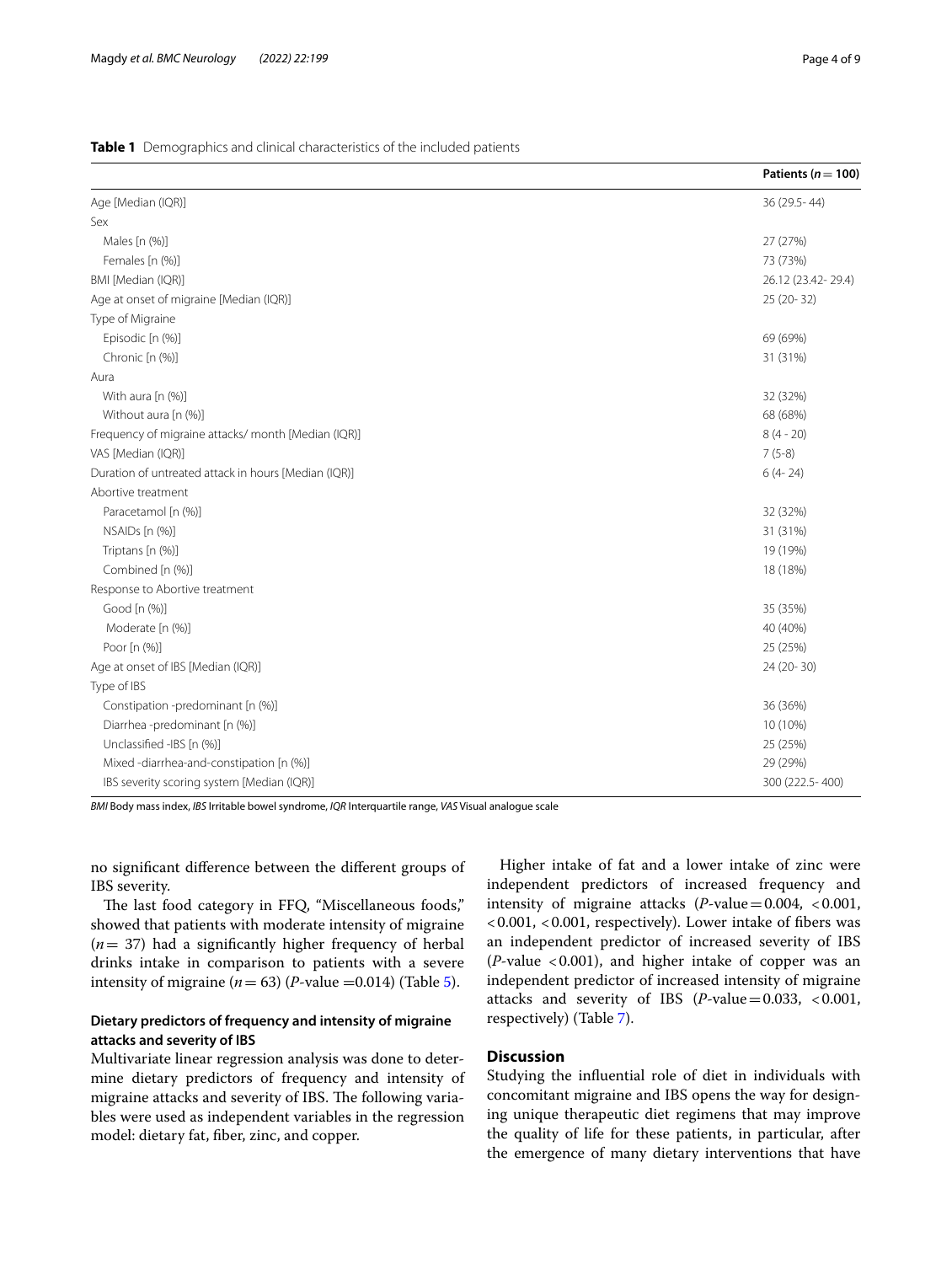## <span id="page-4-0"></span>**Table 2** Results of 24hours dietary recall

|                       | Patients ( $n = 100$ )<br>[Median (IQR)] |
|-----------------------|------------------------------------------|
| <b>Macronutrients</b> |                                          |
| Energy (K Calories)   | 1665.33 (1232.91-1982.58)                |
| Proteins (grams)      | 55.84 (39.95 - 72.35)                    |
| Fats (grams)          | 45.67 (26.19-76.49)                      |
| Fibers (grams)        | $6.4$ (3.85 - 9.1)                       |
| Carbohydrates (grams) | 239.76 (184.93-295.16)                   |
| <b>Micronutrients</b> |                                          |
| Sodium (mg)           | 1918.83 (1359.2-3600.35)                 |
| Potassium (mg)        | 2015.52 (1508.51 - 2512.83)              |
| Calcium (mg)          | 444.8 (299.3-605.1)                      |
| Phosphorus (mg)       | 839.36 (604.57 - 1117.11)                |
| Magnesium (mg)        | 95.70 (66.90-126.95)                     |
| $lron$ (mg)           | 12.07 (8.79-15.67)                       |
| Zinc (mg)             | 7.65 (5.2-10.66)                         |
| Copper (mg)           | $1.07(0.58 - 1.52)$                      |
| Vitamin A (µg)        | 164.02 (88.76-297.43)                    |
| Vitamin C (mg)        | 46.76 (9.3-89.17)                        |
| Vitamin B1 (mg)       | $0.83(0.54 - 1.08)$                      |
| Vitamin B2 (mg)       | $0.59(0.37 - 0.78)$                      |

proven therapeutic success in each of the two diseases separately [[6\]](#page-8-5). To our knowledge, this is the frst work that studied the severity scores of such common painrelated disorders in relation to various macronutrients and micronutrients.

In the current study, the severity scores for both disorders signifcantly increased with increased dietary intake of fats and copper and decreased intake of fbers and zinc. On the other hand, increased sodium and decreased vitamin C intake showed only an association with increased frequency or intensity of migraine with no association with the IBS-severity.

Regarding the dietary lipids, this study agreed with LA Ferrara, D Pacioni, V Di Fronzo, BF Russo, E Speranza, V Carlino, F Gargiulo and F Ferrara [[17](#page-8-16)], who found that the frequency and intensity of migraine attacks were signifcantly reduced with a low-lipid diet as well as with C Feinle-Bisset and F Azpiroz [[18](#page-8-17)], who reported the same relieving efect on IBS symptoms. Such a common efect may be explained by the potential lowering efect in serotonin- a common major player in both disorders- after a fat-rich meal [\[19](#page-8-18)].

Yet, many types of dietary fats differ in their chemical components and thus in their efect on health. For instance, the hydrogenated oils are rich in saturated fats and trans fats [[20\]](#page-8-19), consumed more in our patients with chronic migraine than episodic type. In addition, the

<span id="page-4-1"></span>**Table 3** Correlations between macronutrients and micronutrients intake and frequency, intensity of migraine attacks, and IBS severity scoring system

|                         | Frequency of migraine attacks / month |            | <b>VAS</b> |            | IBS severity scoring system |            |
|-------------------------|---------------------------------------|------------|------------|------------|-----------------------------|------------|
|                         | (r) coef.                             | P-value    | (r) coef.  | P-value    | (r) coef.                   | P-value    |
| <b>K</b> Calories       | $-0.169$                              | 0.093      | $-0.057$   | 0.575      | 0.028                       | 0.780      |
| Proteins                | $-0.165$                              | 0.101      | $-0.039$   | 0.703      | 0.002                       | 0.985      |
| Fats                    | 0.393                                 | $< 0.001*$ | 0.387      | $< 0.001*$ | 0.327                       | $0.001*$   |
| Fibers                  | $-0.294$                              | $0.003*$   | $-0.139$   | 0.170      | $-0.380$                    | $< 0.001*$ |
| Carbohydrates           | $-0.116$                              | 0.249      | $-0.050$   | 0.621      | 0.044                       | 0.661      |
| Sodium                  | 0.425                                 | $< 0.001*$ | 0.525      | $< 0.001*$ | $-0.073$                    | 0.472      |
| Potassium               | $-0.009$                              | 0.925      | 0.050      | 0.619      | 0.036                       | 0.722      |
| Calcium                 | 0.062                                 | 0.540      | 0.124      | 0.218      | 0.000                       | 0.999      |
| Phosphorus              | $-0.142$                              | 0.160      | 0.062      | 0.539      | $-0.052$                    | 0.608      |
| Magnesium               | $-0.075$                              | 0.461      | $-0.002$   | 0.981      | 0.173                       | 0.085      |
| Iron                    | $-0.133$                              | 0.187      | 0.000      | 0.999      | $-0.028$                    | 0.781      |
| Zinc                    | $-0.677$                              | $< 0.001*$ | $-0.442$   | $< 0.001*$ | $-0.220$                    | $0.028*$   |
| Copper                  | 0.283                                 | $0.004*$   | 0.088      | 0.385      | 0.706                       | $< 0.001*$ |
| Vitamine A              | 0.021                                 | 0.837      | 0.072      | 0.072      | $-0.075$                    | 0.455      |
| Vitamine C              | $-0.204$                              | $0.046*$   | $-0.084$   | 0.416      | $-0.026$                    | 0.799      |
| Vitamine B1             | $-0.083$                              | 0.411      | 0.024      | 0.809      | $-0.020$                    | 0.841      |
| Vitamine B <sub>2</sub> | $-0.055$                              | 0.584      | 0.040      | 0.690      | 0.030                       | 0.770      |

*IBS* Irritable bowel syndrome, *VAS* Visual analogue scale

\**P-*value ≤0.05 is considered signifcant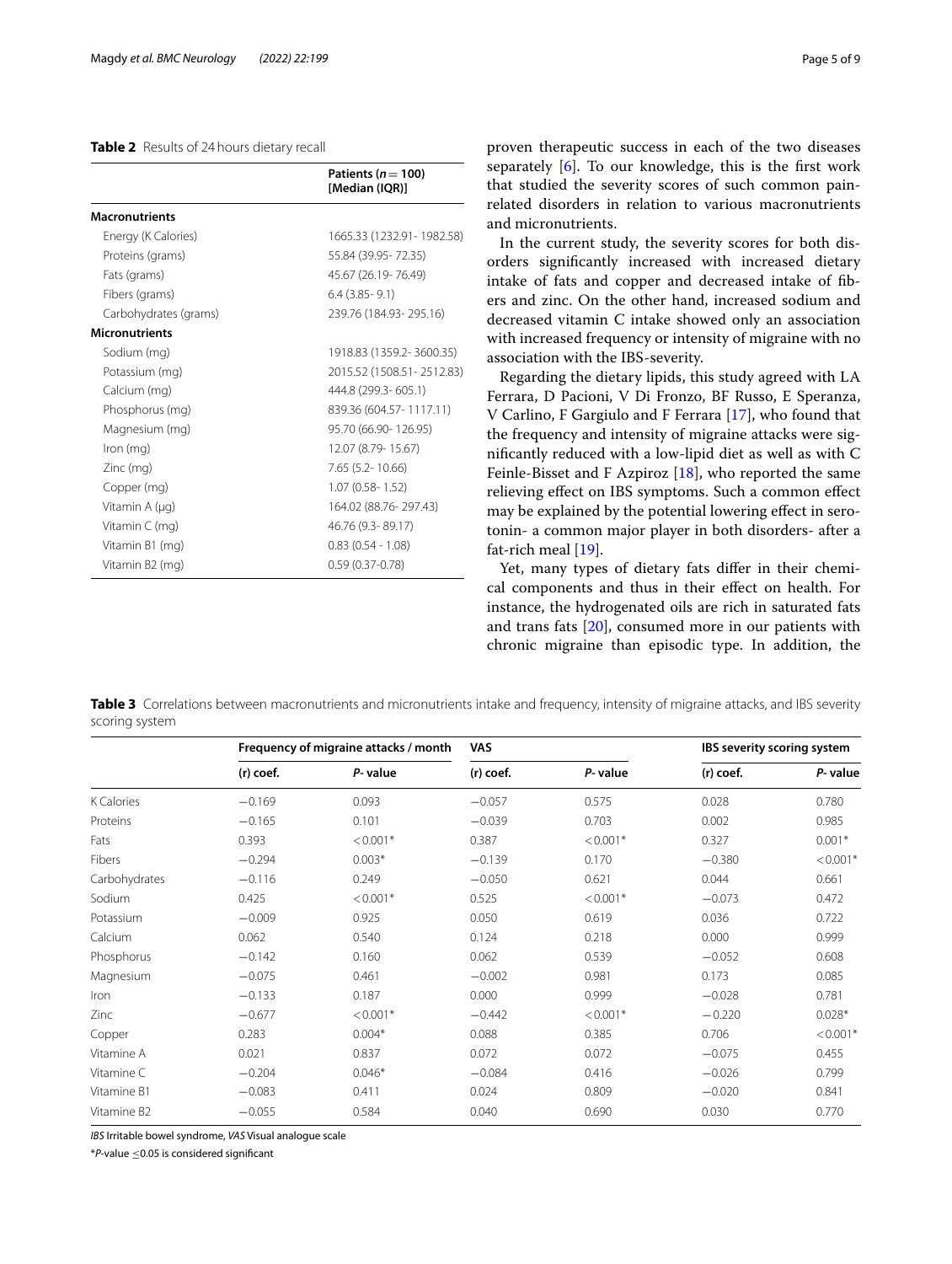|                       | Patients with constipation-predominant IBS<br>$(n=36)$ [Median (IQR)] | Patients with diarrhea-predominant IBS<br>$(n=10)$ [Median (IQR)] | P-value  |
|-----------------------|-----------------------------------------------------------------------|-------------------------------------------------------------------|----------|
| <b>Macronutrients</b> |                                                                       |                                                                   |          |
| Energy (K Calories)   | 1474.93 (845.9-2464.97)                                               | 1835.95 (11.34-2148.41)                                           | 0.452    |
| Proteins (grams)      | 57.26 (28.32-81.75)                                                   | 64.23 (31.38-81.28)                                               | 0.606    |
| Fats (grams)          | 76.18 (68.22-87.61)                                                   | 46.6 (21.31-77.24)                                                | 0.104    |
| Fibers (grams)        | $4.8$ (3.5 - 6.1000)                                                  | $7.25(5.35-9.1)$                                                  | $0.047*$ |
| Carbohydrates (grams) | 237.51 (143.65-362.88)                                                | 208.85 (160.78-308.88)                                            | 0.663    |
| <b>Micronutrients</b> |                                                                       |                                                                   |          |
| Sodium (mg)           | 1706.92 (1359.81-4123.8)                                              | 1504.71 (1237.5-2889.12)                                          | 0.405    |
| Potassium (mg)        | 2294.65 (1232.7-3080.65)                                              | 2057.99 (1454.3-2167.39)                                          | 0.968    |
| Calcium (mg)          | 435.9 (314.2-708.2)                                                   | 439.95 (320.83-675.65)                                            | 0.843    |
| Phosphorus (mg)       | 815.55 (493.2-1245.73)                                                | 865.55 (598.48-1203.31)                                           | 0.552    |
| Magnesium (mg)        | 104.7 (50.8-132.5)                                                    | 98.9 (57.58-116.08)                                               | 0.782    |
| $lron$ (mg)           | 11.55 (8.58-18.35)                                                    | 11.95 (8.32-16.48)                                                | 0.606    |
| $Zinc$ (mg)           | 5.05 (4.14-9.06)                                                      | 10.84 (9.75-17.07)                                                | $0.006*$ |
| Copper (mg)           | $1.43(1.2 - 1.53)$                                                    | $0.78(0.39-1.44)$                                                 | 0.165    |
| Vitamin $A(\mu q)$    | 143.5 (81.9-319.65)                                                   | 256.1 (72.13-1156.12)                                             | 0.606    |
| Vitamin $C$ (mg)      | 22.43 (8.7-46.76)                                                     | 73.37 (3.78-80.04)                                                | 0.513    |
| Vitamin B1 (mg)       | $0.91(0.49-1.08)$                                                     | $0.88(0.35-1.21)$                                                 | 0.606    |
| Vitamin B2 (mg)       | $0.54(0.38-1.06)$                                                     | $0.56(0.36 - 0.96)$                                               | 0.634    |

<span id="page-5-0"></span>**Table 4** Comparison between constipation-predominant and diarrhoea-predominant IBS regarding macronutrients and micronutrients

*IBS* Irritable bowel syndrome

\**P-*value ≤0.05 is considered signifcant

hydrogenation process itself reduces omega-3 fat intake [[21\]](#page-8-20). Hence, intake of omega-3 fatty acids has successfully reduced migraine frequency and intensity [[22](#page-8-21)].

Large evidence exists that IBS-associated symptoms are highly aggravated by a deficient dietary fibre intake [\[23](#page-8-22)]. This study demonstrated this relation with IBS severity and with migraine frequency and intensity. K Makki, EC Deehan, J Walter and F Bäckhed [\[24\]](#page-8-23) reported the benefcial efects of high dietary fber by replenishing the gut microbiome with essential missing microbes.

The total dietary fiber content in whole-grain bread (either wheat bran bread or sin bread) is much higher  $(40-44%)$  than the white flour bread  $(2.5%)$ , thus making it an ideal supplement for producing rich-fber baked products  $[25]$  $[25]$ . The present study proved that the consumption of whole-grain bread was signifcantly higher in patients with episodic than chronic migraine and patients with mild IBS than in the severe form.

Vegetables as another example of a high-fbre diet. Their consumption was significantly greater in our patients with episodic than chronic migraine, regardless of whether they were fresh or cooked. As the cooking\heating process doesn't destroy vegan fibres  $[26]$  $[26]$ , migraine patients have more opportunities to eat whatever they like.

Although several micronutrients have been documented in the pathogenesis of both migraine [\[27](#page-8-26)] and IBS [\[28](#page-8-27)], the only trace elements identifed in this study to have a common relationship between the two diseases are dietary zinc and copper. Notably, an elevated copper-zinc ratio is a well-known marker of increased infammation and oxidative stress [[29\]](#page-8-28). In line with our fndings, some studies found that higher copper and lower zinc might trigger migraine headaches [\[30](#page-8-29),  $31$ ] and IBS-related symptoms  $[28]$  $[28]$ . That is why it was noted in this study that the consumption of herbal drinks was associated with a reduction in the intensity of migraine, as the herbal drinks frequently used by Egyptians (mint, anise, parsley, roselle, and chamomile) are characterized by a high nutritional content of zinc [[32](#page-8-31), [33](#page-8-32)]. Other examples of a high-zinc, low-copper diet include beef, poultry, eggs, and cheese/cheese products [\[34](#page-8-33)].

This study also observed that high dietary sodium and low vitamin C aggravated the number and intensity of migraine attacks. Other studies similarly proved the preventive effects of a low sodium diet  $[35]$  $[35]$  and a combined antioxidant regimen including vitamin C [\[36\]](#page-8-35). Yet, neither of these micronutrients was associated with the severity of the IBS in this study.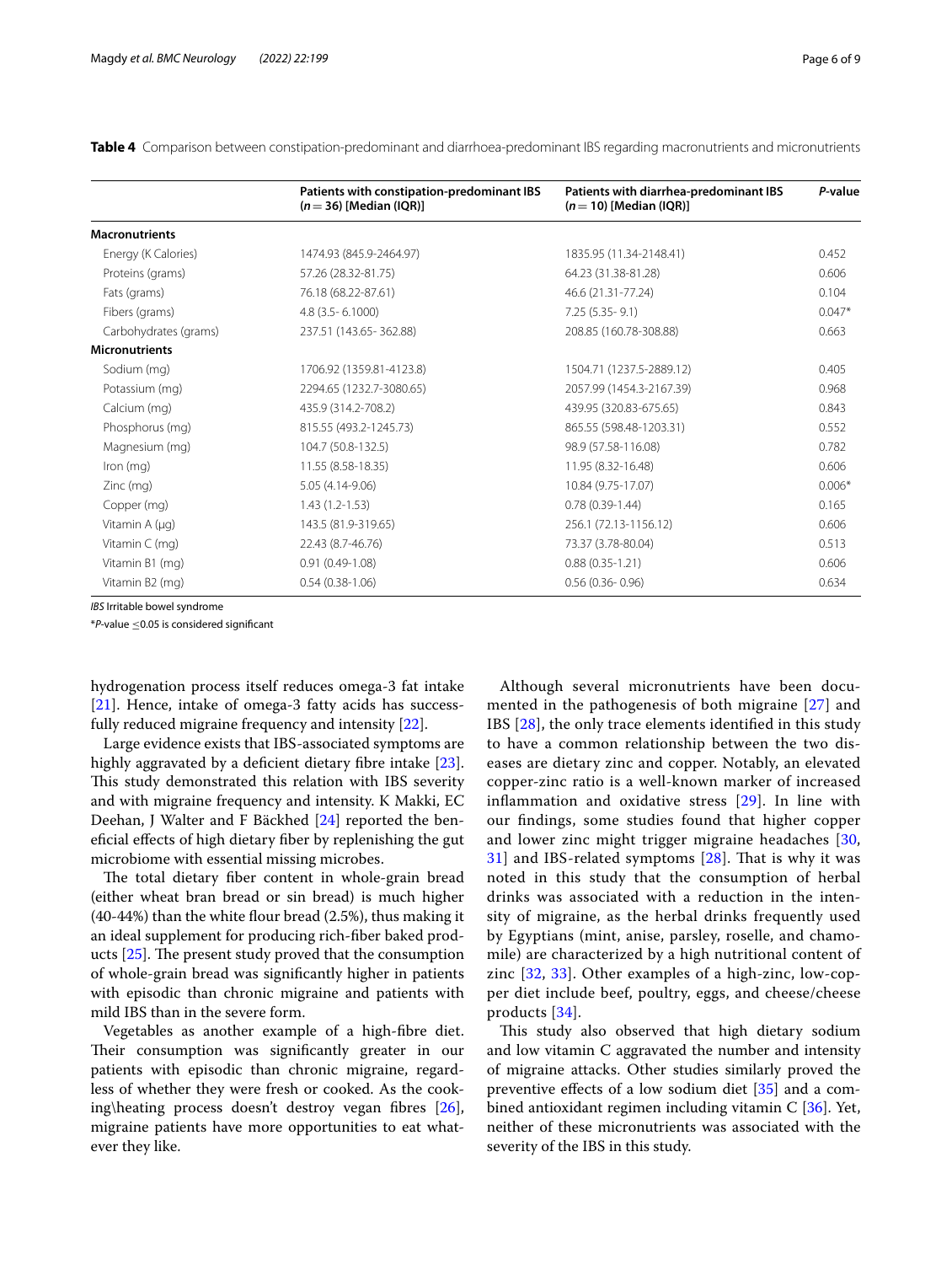|                   |                     | Migraine type                    | <b>Migraine intensity</b>       |          |                   |                 |          |
|-------------------|---------------------|----------------------------------|---------------------------------|----------|-------------------|-----------------|----------|
|                   |                     | Episodic<br>migraine 69<br>(69%) | Chronic<br>migraine 31<br>(31%) | P-value  | Moderate 37 (37%) | Severe 63 (63%) | P-value  |
| Cooked vegetables | 0-2 times/week      | 26 (37.7%)                       | 17 (54.8%)                      | $0.009*$ | 14 (37.8%)        | 29 (46.0%)      | 0.724    |
|                   | 3 - 4 times/week    | 26 (37.7%)                       | 14 (45.2%)                      |          | 16 (43.2%)        | 24 (38.1%)      |          |
|                   | > 5 times/week      | 17 (24.6%)                       | $0(0\%)$                        |          | 7 (18.9%)         | 10,915.9%)      |          |
| Fresh vegetables  | 0-2 times/week      | 35 (50.7%)                       | 18 (58.1%)                      | $0.004*$ | 22 (59.5%)        | 31 (49.2%)      | 0.229    |
|                   | 3 - 4 times/week    | 16 (23.2%)                       | 13 (41.9%)                      |          | 7 (18.9%)         | 22 (34.9%)      |          |
|                   | $\geq$ 5 times/week | 18 (26.1%)                       | $0(0\%)$                        |          | 8 (21.6%)         | 10 (15.9%)      |          |
| Wheat bran bread  | 0-2 times/week      | 15 (21.7%)                       | 13 (41.9%)                      | $0.021*$ | 11 (29.7%)        | 17 (27%)        | 0.555    |
|                   | 3 - 4 times/week    | 9 (13.0%)                        | 7(22.6%)                        |          | 4 (10.8%)         | 12 (19%)        |          |
|                   | > 5 times/week      | 45 (65.2%)                       | 11 (35.5%)                      |          | 22 (59.5%)        | 34 (54.0%)      |          |
| Rice and pasta    | 0-2 times/week      | 25 (36.2%)                       | 12 (38.7%)                      | $0.04*$  | 11 (29.7%)        | 26 (41.3%)      | 0.481    |
|                   | 3 - 4 times/week    | 22 (31.9%)                       | 16 (51.6%)                      |          | 15 (40.5%)        | 23 (36.5%)      |          |
|                   | > 5 times/week      | 22 (31.9%)                       | 3(9.7%)                         |          | 11 (29.7%)        | 14 (22.2%)      |          |
| Red meat          | 0-2 times/week      | 33 (47.8%)                       | 21 (67.7%)                      | $0.044*$ | 17 (45.9%)        | 37 (58.7%)      | 0.220    |
|                   | 3 - 4 times/week    | 26 (37.7%)                       | 10 (32.3%)                      |          | 14 (37.8%)        | 22 (34.9%)      |          |
|                   | > 5 times/week      | 10 (14.5%)                       | $0(0\%)$                        |          | $6(16.2\%)$       | 4(6.3%)         |          |
| Poultry           | 0-2 times/week      | 35 (50.7%)                       | 22 (71%)                        | $0.037*$ | 17 (45.9%)        | 40 (63.5%)      | 0.091    |
|                   | 3 - 4 times/week    | 23 (33.3%)                       | 9(29%)                          |          | 13 (35.1%)        | 19 (30.2%)      |          |
|                   | > 5 times/week      | 11 (15.9%)                       | $0(0\%)$                        |          | 7 (18.9%)         | $4(6.3\%)$      |          |
| Hydrogenated oils | 0-2 times/week      | 52 (75.4%)                       | 24 (77.4%)                      | $0.046*$ | 29 (78.4%)        | 47 (74.6%)      | 0.877    |
|                   | 3 - 4 times/week    | 12 (17.4%)                       | $1(3.2\%)$                      |          | 4 (10.8%)         | 9(14.3%)        |          |
|                   | > 5 times/week      | 5(7.2%)                          | 6 (19.4%)                       |          | 4 (10.8%)         | $7(11.1\%)$     |          |
| Herbal drinks     | 0-2 times/week      | 44 (63.8%)                       | 26 (83.9%)                      | 0.092    | 22 (59.5%)        | 48 (76.2%)      | $0.014*$ |
|                   | 3 - 4 times/week    | 14 (20.3%)                       | 4 (12.9%)                       |          | 6(16.2%)          | 12 (19.0%)      |          |
|                   | $\geq$ 5 times/week | 11 (15.9%)                       | $1(3.2\%)$                      |          | 9(24.3%)          | $3(4.8\%)$      |          |

## <span id="page-6-0"></span>**Table 5** Results of food frequency questionnaire in relation to migraine type and severity

\**P-*value ≤0.05 is considered signifcant

<span id="page-6-1"></span>

|  |  |  | Table 6 Results of food frequency questionnaire in relation to IBS severity |  |  |  |  |  |
|--|--|--|-----------------------------------------------------------------------------|--|--|--|--|--|
|--|--|--|-----------------------------------------------------------------------------|--|--|--|--|--|

|                  |                  |               | IBS severity scoring system |                 |          |  |  |
|------------------|------------------|---------------|-----------------------------|-----------------|----------|--|--|
|                  |                  | Mild 10 (10%) | Moderate 44 (44%)           | Severe 46 (46%) | P-value  |  |  |
| Wheat bran bread | 0-2 times/week   | $1(10\%)$     | 11 (25%)                    | 16 (34.8%)      | $0.003*$ |  |  |
|                  | 3 - 4 times/week | 1 (10%)       | $2(4.5\%)$                  | 13 (28.3%)      |          |  |  |
|                  | > 5 times/week   | 8 (80%)       | 31 (70.5%)                  | 17 (37%)        |          |  |  |
| Sen bread        | 0-2 times/week   | $9(90\%)$     | 44 (100%)                   | 44 (95.7%)      | $0.022*$ |  |  |
|                  | 3 - 4 times/week | $0(0\%)$      | $0(0\%)$                    | $2(4.3\%)$      |          |  |  |
|                  | > 5 times/week   | 1 (10%)       | $0(0\%)$                    | $0(0\%)$        |          |  |  |

*IBS* Irritable bowel syndrome,

\**P-*value ≤0.05 is considered signifcant

Some limitations of the current study are worth mentioning. Our results primarily relied on what patients recalled about their dietary intake. Biochemical analysis of various micronutrients has not been performed to provide a more objective evaluation. Other drawbacks of the study are its cross-sectional design and the absence of a control group for comparison. Further prospective studies are encouraged to avoid recall bias. Furthermore, dietary habits vary greatly worldwide, afecting the nutritional assessment and hindering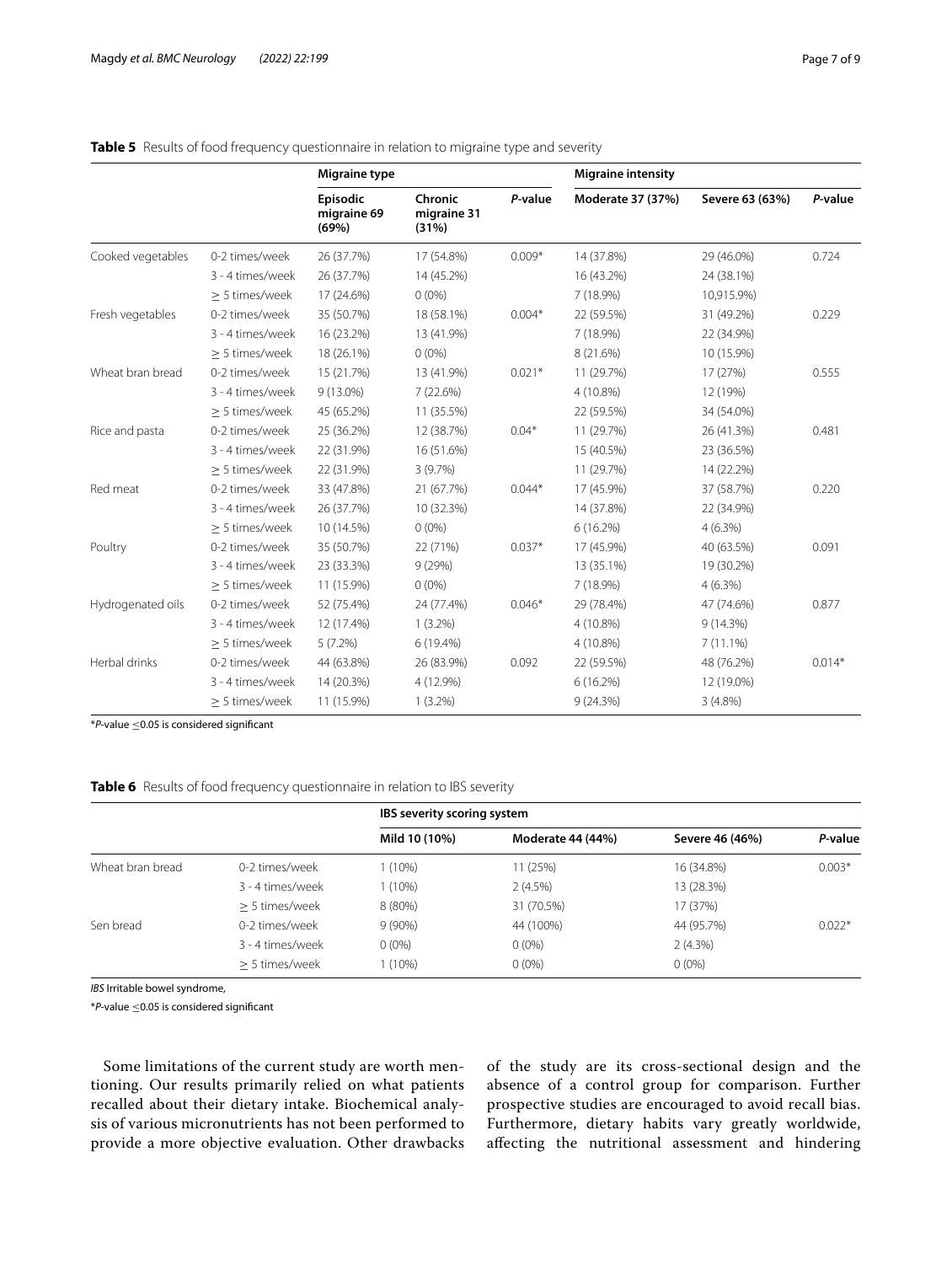<span id="page-7-1"></span>**Table 7** Multivariate linear regression analysis to detect dietary predictors of frequency and intensity of migraine attacks, and severity of IBS

| <b>Dependent variables</b>          | Independent<br>variables | В        | P-value    | 95% Confidence Interval | Adjusted           |              |
|-------------------------------------|--------------------------|----------|------------|-------------------------|--------------------|--------------|
|                                     |                          |          |            | Lower bound             | <b>Upper bound</b> | R<br>Squared |
| Frequency of migraine attacks/month | Fat                      | 0.085    | $0.004*$   | 0.027                   | 0.142              | 0.390        |
|                                     | Fiber                    | $-0.184$ | 0.501      | $-0.725$                | 0.357              |              |
|                                     | Zinc                     | $-0.841$ | $< 0.001*$ | $-1.150$                | $-0.532$           |              |
|                                     | Copper                   | 1.523    | 0.296      | $-1.353$                | 4.398              |              |
| VAS                                 | Fat                      | 0.023    | $< 0.001*$ | 0.012                   | 0.035              | 0.365        |
|                                     | Fiber                    | 0.045    | 0.420      | $-0.066$                | 0.156              |              |
|                                     | Zinc                     | $-0.190$ | $< 0.001*$ | $-0.253$                | $-0.126$           |              |
|                                     | Copper                   | $-0.642$ | $0.033*$   | $-1.230$                | $-0.054$           |              |
| IBS severity scoring system         | Fat                      | $-0.194$ | 0.495      | $-0.758$                | 0.369              | 0.587        |
|                                     | Fiber                    | $-10.99$ | $< 0.001*$ | $-16.33$                | $-5.637$           |              |
|                                     | Zinc                     | 2.526    | 0.104      | $-0.525$                | 5.577              |              |
|                                     | Copper                   | 137.43   | $< 0.001*$ | 109.03                  | 165.84             |              |

*IBS* Irritable bowel syndrome, *VAS* Visual analogue scale

\**P-*value ≤0.05 is considered signifcant

the generalizability of our results. Designing food frequency questionnaires that include Mediterranean and Western diets may help overcome such limitations.

## **Conclusion**

Migraine patients with comorbid IBS are counselled to adhere to a low-fat and high-fbre diet. A high-zinc and low-copper diet should also be fortified. The patients should be encouraged to increase their intake of cooked and fresh vegetables, whole-grain bread, herbal drinks and to avoid hydrogenated oils as much as possible. These specific dietary recommendations may efficiently attenuate the symptoms of both disorders.

## **Abbreviations**

IBS: Irritable bowel syndrome; IBS-SSS: The irritable bowel severity scoring system; VAS: Visual analogue scale; FFQ: Food frequency questionnaire; NDS: Nutrition Data System for Research; IQR: Interquartile range.

## **Supplementary Information**

The online version contains supplementary material available at [https://doi.](https://doi.org/10.1186/s12883-022-02723-0) [org/10.1186/s12883-022-02723-0](https://doi.org/10.1186/s12883-022-02723-0).

#### <span id="page-7-0"></span>**Additional fle 1.**

**Acknowledgements** Not applicable.

## **Authors' contributions**

RM participated in the conception, study design, collection, and interpretation of data and helped to draft the manuscript. RE collection of data and helped to draft the manuscript. MH participated in the collection of data and

helped to draft the manuscript. MA participated in the collection of data and helped to draft the manuscript. AE participated in study design, analysis, and data interpretation and helped draft the manuscript. ZM participated in study design, analysis, and data interpretation and helped draft the manuscript. MH participated in study design, collection, analysis, and interpretation of data and helped to draft the manuscript. All authors read and approved the fnal manuscript.

#### **Funding**

Open access funding provided by The Science, Technology & Innovation Funding Authority (STDF) in cooperation with The Egyptian Knowledge Bank (EKB). Authors did not receive any funding for this work.

#### **Availability of data and materials**

The datasets used and/or analyzed during the current study are available from the corresponding author on reasonable request.

#### **Declarations**

#### **Ethics approval and consent to participate**

Written informed written consent was signed from all included patients. Ethical approval was obtained from the Research ethical committee of Beni-Suef University. The ethical committee approval number was FMBSUREC/06042021/Hussein-3.

# **Consent for publication**

Not applicable.

#### **Competing interests**

The authors declare that they have no competing interests.

#### **Author details**

<sup>1</sup> Department of Neurology, Faculty of Medicine, Cairo University, Cairo, Egypt.<sup>2</sup> Department of Tropical medicine (Department of Gastroenterology, Hepatology and Endemic Medicine), Faculty of Medicine, Beni-Suef University, Beni-Suef, Egypt.<sup>3</sup> Department of Internal medicine, Faculty of Medicine, Beni-Suef University, Beni-Suef, Egypt. <sup>4</sup>Department of Neurology, Faculty of Medicine, Fayoum University, Fayoum, Egypt. <sup>5</sup> Department of Public Health and Community Medicine, Faculty of Medicine, Cairo University, Cairo, Egypt.